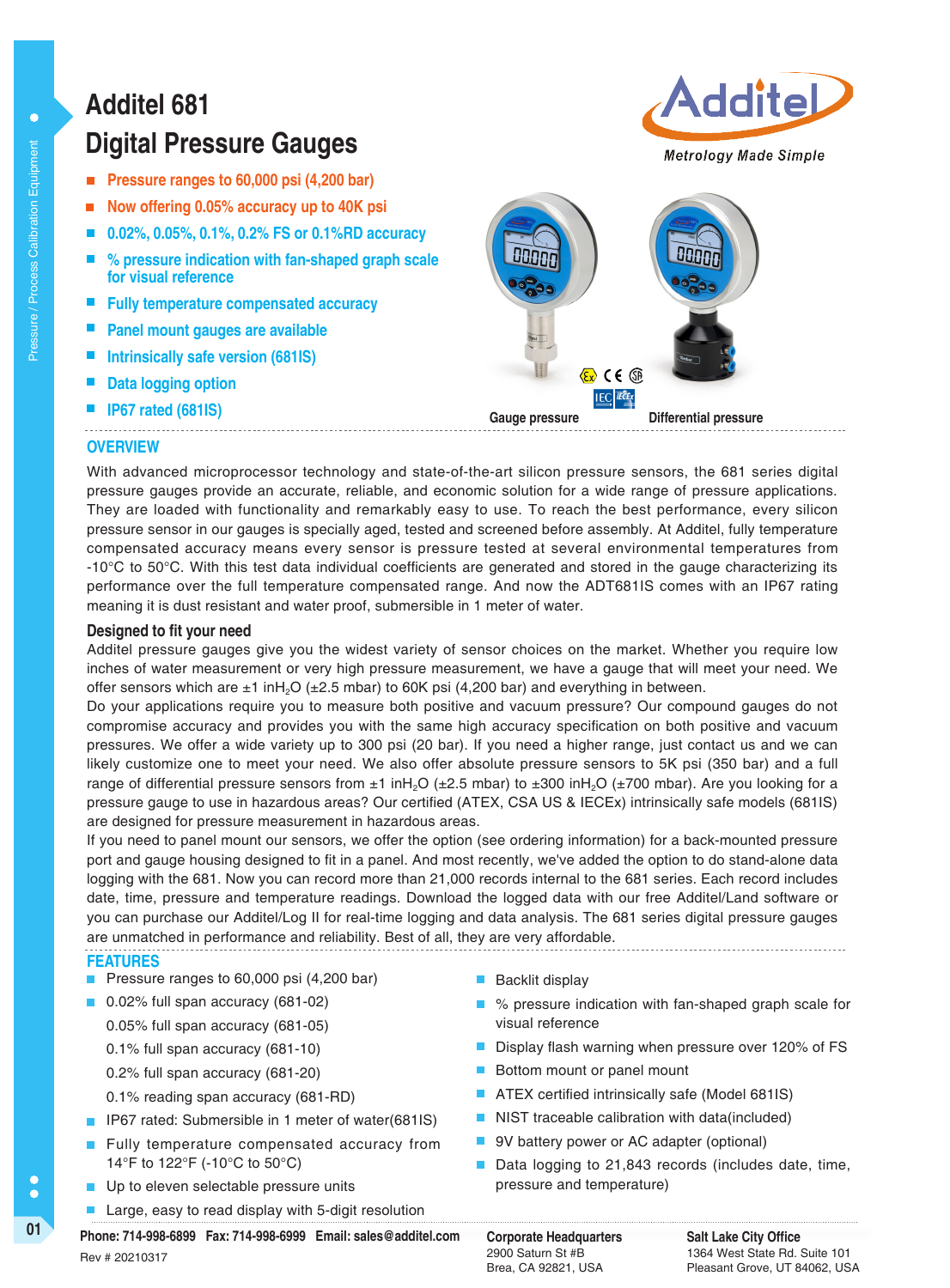### **SPECIFICATIONS**



Metrology Made Simple

| <b>Model</b>                                               | <b>ADT681</b>                                                                                                                                                                                                                                       | <b>ADT681IS</b>                                                                                                                                        |  |  |  |  |
|------------------------------------------------------------|-----------------------------------------------------------------------------------------------------------------------------------------------------------------------------------------------------------------------------------------------------|--------------------------------------------------------------------------------------------------------------------------------------------------------|--|--|--|--|
| <b>Description</b>                                         | Digital Pressure Gauge                                                                                                                                                                                                                              | Intrinsically Safe Digital Pressure Gauge                                                                                                              |  |  |  |  |
| <b>Intrinsic Safety</b><br>&<br><b>European Compliance</b> | $C \in \mathbb{C}$ CE marked                                                                                                                                                                                                                        | <b>CE</b> marked<br>ATEX certified intrinsically safe<br>$\langle \xi_{\rm X} \rangle$<br>II 1G EX ia IIC T4 Ga<br><b>IECEx</b><br><b>TUR 16.0023X</b> |  |  |  |  |
|                                                            | 681(IS)-02: 0.02% of full span                                                                                                                                                                                                                      |                                                                                                                                                        |  |  |  |  |
| Accuracy                                                   | 681(IS)-05 : 0.05% of full span                                                                                                                                                                                                                     |                                                                                                                                                        |  |  |  |  |
| (For detailed accuracy, please                             | 681(IS)-10: 0.1% of full span                                                                                                                                                                                                                       |                                                                                                                                                        |  |  |  |  |
| see pressure range table)                                  | 681(IS)-20: 0.2% of full span                                                                                                                                                                                                                       |                                                                                                                                                        |  |  |  |  |
|                                                            | 681(IS)-RD: 0% to 20% of Range: 0.02% of full span 20% to 110% of Range: 0.1% of reading<br>Vacuum: 0.25% of full span <sup>[1][2]</sup>                                                                                                            |                                                                                                                                                        |  |  |  |  |
| <b>Gauge Types</b>                                         | Gauge pressure, compound pressure, absolute pressure, differential pressure and barometric pressure                                                                                                                                                 |                                                                                                                                                        |  |  |  |  |
| Fan-shaped Graph Scale                                     | Similar to analog dials, including pressure swing, % indication with fan-shaped graph scale for visual reference, low/high<br>alarm.                                                                                                                |                                                                                                                                                        |  |  |  |  |
|                                                            | Description: 5 full digit FSTN LCD                                                                                                                                                                                                                  |                                                                                                                                                        |  |  |  |  |
| <b>Display</b>                                             | Display rate: 3 readings per second (Default setting).                                                                                                                                                                                              |                                                                                                                                                        |  |  |  |  |
|                                                            | Adjustable from 10 readings per second to 1 reading every ten seconds                                                                                                                                                                               |                                                                                                                                                        |  |  |  |  |
|                                                            | Numeral display height: 16.5 mm (0.65")                                                                                                                                                                                                             |                                                                                                                                                        |  |  |  |  |
| <b>Pressure Units</b>                                      | Pa, kPa, MPa, psi, bar, mbar, kgf/cm <sup>2</sup> , inH <sub>2</sub> O@4°C mmH <sub>2</sub> O@4°C, inHg@0°C, mmHg@0°C                                                                                                                               |                                                                                                                                                        |  |  |  |  |
|                                                            | Compensated Temperature: 14°F to 122°F (-10°C to 50°C)                                                                                                                                                                                              |                                                                                                                                                        |  |  |  |  |
| <b>Environmental</b>                                       | Operating Temperature: $14^{\circ}F$ to $122^{\circ}F$ (-10 $^{\circ}C$ to 50 $^{\circ}C$ )                                                                                                                                                         |                                                                                                                                                        |  |  |  |  |
|                                                            | Storage Temperature: -4°F to 158°F (-20°C to 70°C)                                                                                                                                                                                                  |                                                                                                                                                        |  |  |  |  |
|                                                            | Humidity: <95%                                                                                                                                                                                                                                      |                                                                                                                                                        |  |  |  |  |
| <b>Pressure Port</b>                                       | $\leq$ 15,000 psi: 1/4NPT male, 1/2NPT male, 1/4BSP male, 1/2BSP male, M20 $\times$ 1.5 male<br>>15,000 psi: 1/4HP female or 1/4HP male<br>*1/4HP female: Autoclave F-250-C, 9/16" - 18 UNF-2B<br>*1/4HP male: Autoclave M-250-C, 9/16" - 18 UNF-2A |                                                                                                                                                        |  |  |  |  |
|                                                            | Differential Pressure: 0.236 inch (Ø6 mm) test hose                                                                                                                                                                                                 |                                                                                                                                                        |  |  |  |  |
|                                                            | Other connections available per request                                                                                                                                                                                                             |                                                                                                                                                        |  |  |  |  |
| <b>Power</b>                                               | Battery: One 9 V alkaline battery (included)<br>Battery life:<br>1. High power mode: 320 hours<br>2. Low power mode: 300 hours (10 readings/s), 600 hours (3 reading/s), or 4000 hours (1 reading/10s)                                              |                                                                                                                                                        |  |  |  |  |
|                                                            | Power auto-off: 120, 90, 60, 45, 30, 15, 10, 5 and 1 minute auto-off options                                                                                                                                                                        |                                                                                                                                                        |  |  |  |  |
|                                                            | External power: 110/220 V external power adapter (optional)                                                                                                                                                                                         |                                                                                                                                                        |  |  |  |  |
|                                                            | Case material: Aluminum alloy                                                                                                                                                                                                                       |                                                                                                                                                        |  |  |  |  |
|                                                            | Wetted parts: 316L SS                                                                                                                                                                                                                               |                                                                                                                                                        |  |  |  |  |
| <b>Enclosure</b>                                           | Dimension: Ø110 mm X 35 mm depth X 176 mm height (panel mount gauge: Ø140 mm X 86 mm depth)                                                                                                                                                         |                                                                                                                                                        |  |  |  |  |
|                                                            | Weight: 0.6 kg                                                                                                                                                                                                                                      |                                                                                                                                                        |  |  |  |  |
|                                                            | Protection Level: IP67(available for 681IS GP15-60K)                                                                                                                                                                                                |                                                                                                                                                        |  |  |  |  |
| Compliance                                                 | Vibration: 5 g (20-2000 Hz)                                                                                                                                                                                                                         |                                                                                                                                                        |  |  |  |  |
|                                                            | Shock Resistance: 100 g/11 ms                                                                                                                                                                                                                       |                                                                                                                                                        |  |  |  |  |
| Data Logging<br>(Available on with data logging            | Data storage: 21,843 records (each record includes date, time, pressure and temperature)                                                                                                                                                            |                                                                                                                                                        |  |  |  |  |
| option ADT681--DL)                                         | Rate: user-selectable from 1 to 99,999 second intervals                                                                                                                                                                                             |                                                                                                                                                        |  |  |  |  |
| Communication                                              | <b>RS232</b> *(Do not use the RS-232 connector in a hazardous atmosphere)                                                                                                                                                                           |                                                                                                                                                        |  |  |  |  |
| Warranty                                                   | 1 year                                                                                                                                                                                                                                              |                                                                                                                                                        |  |  |  |  |
|                                                            |                                                                                                                                                                                                                                                     |                                                                                                                                                        |  |  |  |  |

[1] FS = -14.5 psi [2] Applicable ADT681-RD-CPX

 $\ddot{\bullet}$ 

**Corporate Headquarters**<br>2900 Saturn St #B Brea, CA 92821, USA

**Salt Lake City Office** 1364 West State Rd. Suite 101 Pleasant Grove, UT 84062, USA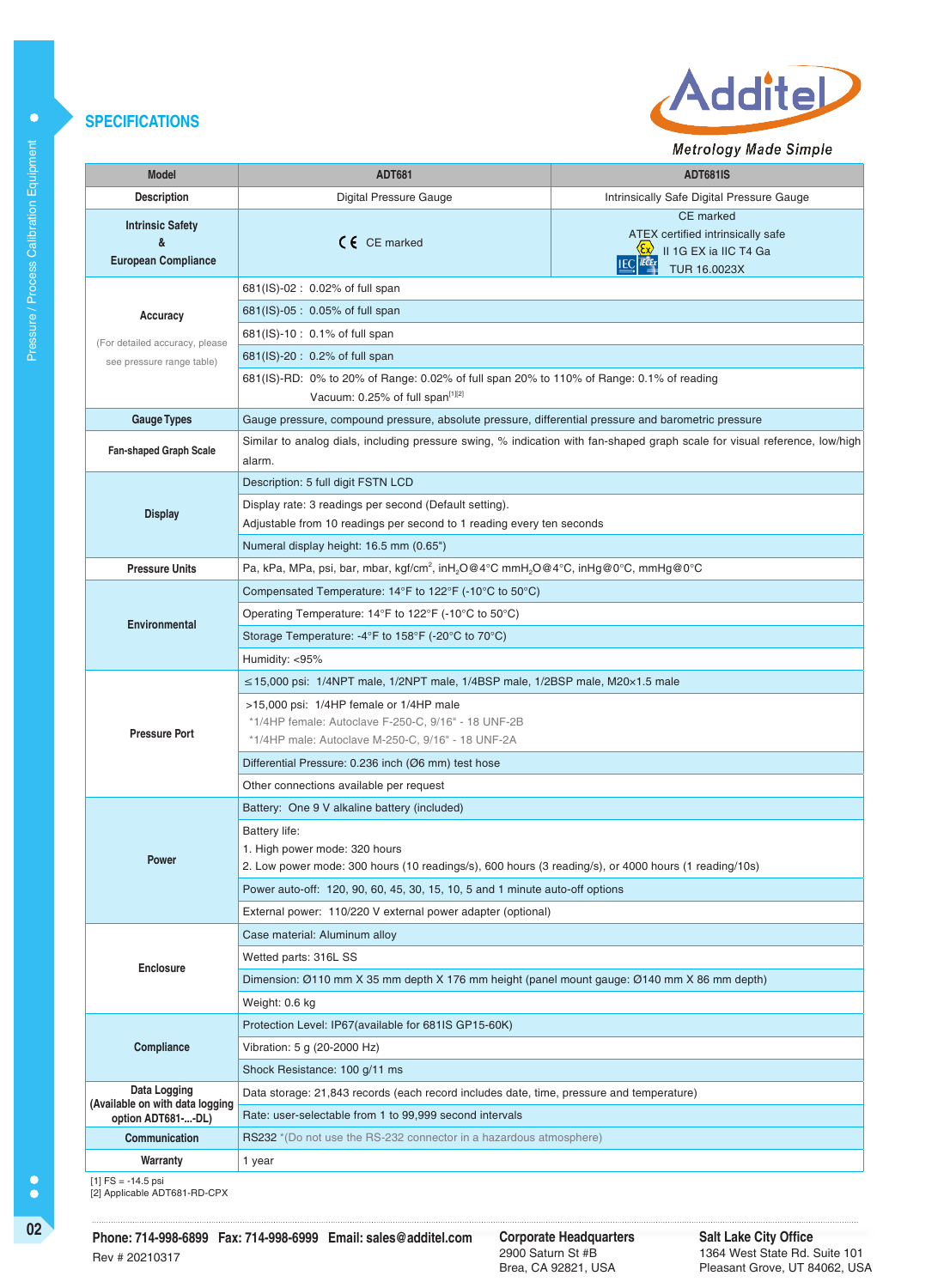

## **PRESSURE RANGE**

 **Gauge Pressure [1]**

| P/N                | Pressure Range |        | Media <sup>[2]</sup> | Accuracy                | <b>Burst</b> |             |
|--------------------|----------------|--------|----------------------|-------------------------|--------------|-------------|
|                    | (psi)          | (bar)  |                      | %FS                     | %RD          | Pressure    |
| V15                | $-15$          | $-1.0$ | G, L[3]              | $0.02$ (0.05, 0.1, 0.2) | N/A          | $3\times$   |
| GP <sub>2</sub>    | $\overline{2}$ | 0.16   | G, L                 | 0.05(0.1, 0.2)          | N/A          | 3x          |
| GP <sub>5</sub>    | 5              | 0.35   | G, L                 | 0.05(0.1, 0.2)          | 0.1          | 3x          |
| GP <sub>10</sub>   | $10$           | 0.7    | $G, L^{[3]}$         | $0.02$ (0.05, 0.1, 0.2) | 0.1          | 3x          |
| GP <sub>15</sub>   | 15             | 1.0    | $G, L^{[3]}$         | $0.02$ (0.05, 0.1, 0.2) | 0.1          | $3\times$   |
| GP30               | 30             | 2.0    | $G, L^{[3]}$         | $0.02$ (0.05, 0.1, 0.2) | 0.1          | 3x          |
| GP50               | 50             | 3.5    | G, L                 | $0.02$ (0.05, 0.1, 0.2) | 0.1          | $3\times$   |
| GP100              | 100            | 7.0    | G, L                 | $0.02$ (0.05, 0.1, 0.2) | 0.1          | 3x          |
| GP150              | 150            | 10     | G, L                 | $0.02$ (0.05, 0.1, 0.2) | 0.1          | $3\times$   |
| GP300              | 300            | 20     | G, L                 | $0.02$ (0.05, 0.1, 0.2) | 0.1          | 3x          |
| GP500              | 500            | 35     | G, L                 | $0.02$ (0.05, 0.1, 0.2) | 0.1          | $3\times$   |
| GP600              | 600            | 40     | G, L                 | $0.02$ (0.05, 0.1, 0.2) | 0.1          | $3\times$   |
| GP1K               | 1,000          | 70     | G, L                 | $0.02$ (0.05, 0.1, 0.2) | 0.1          | $3\times$   |
| GP1.5K             | 1,500          | 100    | G, L                 | $0.02$ (0.05, 0.1, 0.2) | 0.1          | 3x          |
| GP2K               | 2,000          | 140    | G, L                 | $0.02$ (0.05, 0.1, 0.2) | 0.1          | $3\times$   |
| GP3K               | 3,000          | 200    | G, L                 | $0.02$ (0.05, 0.1, 0.2) | 0.1          | $3\times$   |
| GP5K               | 5,000          | 350    | G, L                 | $0.02$ (0.05, 0.1, 0.2) | 0.1          | $3\times$   |
| GP10K              | 10,000         | 700    | G, L                 | $0.02$ (0.05, 0.1, 0.2) | 0.1          | $3\times$   |
| GP15K              | 15,000         | 1,000  | G, L                 | 0.05(0.1,0.2)           | 0.1          | 2x          |
| GP <sub>20</sub> K | 20,000         | 1,400  | G, L                 | 0.05(0.1, 0.2)          | N/A          | $1.5\times$ |
| GP25K              | 25,000         | 1,600  | G, L                 | 0.05(0.1, 0.2)          | N/A          | $1.5\times$ |
| GP30K              | 30,000         | 2,000  | G, L                 | 0.05(0.1, 0.2)          | N/A          | $1.5\times$ |
| GP36K              | 36,000         | 2,500  | G, L                 | 0.05(0.1, 0.2)          | N/A          | $1.5\times$ |
| GP40K              | 40,000         | 2,800  | G, L                 | 0.05(0.1, 0.2)          | N/A          | 1.35x       |
| GP50K              | 50,000         | 3,500  | G, L                 | 0.1(0.2)                | N/A          | $1.2\times$ |
| GP60K              | 60,000         | 4,200  | G, L                 | 0.1(0.2)                | N/A          | $1.1\times$ |

[1] Sealed gauge pressure for above 1,000 psi

[2] G=Gas, L=Liquid

[3] 0.02% FS for gas media only

## **Barometric Pressure**

| _________________________ |        |                |       |          |              |  |
|---------------------------|--------|----------------|-------|----------|--------------|--|
| P/N                       |        | Pressure Range | Media | Accuracy | <b>Burst</b> |  |
|                           | Low    | High           |       |          | Pressure     |  |
| <b>BP</b>                 | 60 kPa | 110 kPa        | G     | 40 Pa    | $3\times$    |  |

NA J **Now Offering** .05% Accuracy Up to 40K PS





 $\bullet$ 

2900 Saturn St #B Brea, CA 92821, USA **Salt Lake City Office** 1364 West State Rd. Suite 101 Pleasant Grove, UT 84062, USA